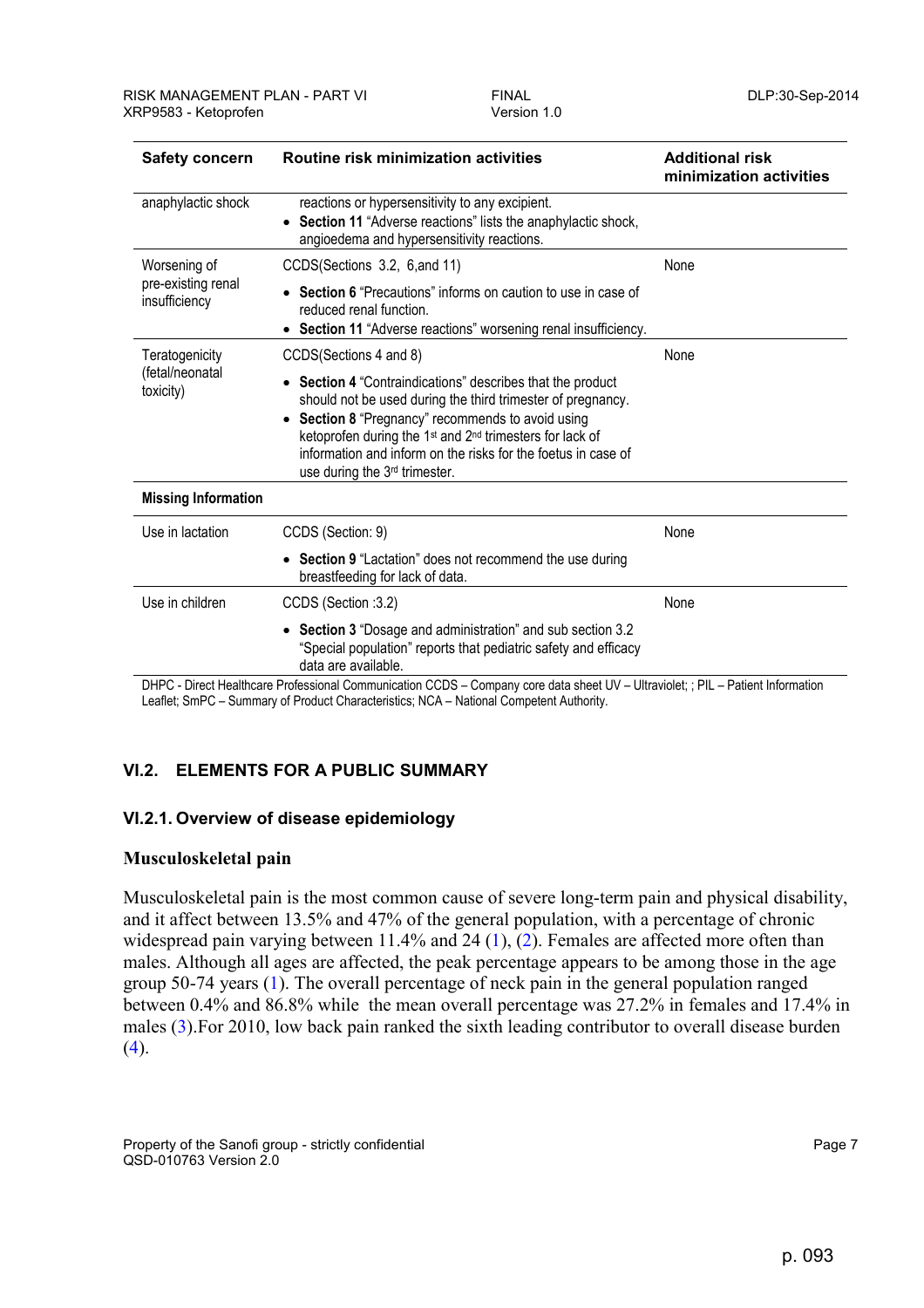# **Musculoskeletal conditions: Tendonitis, sprain and strain**

Tendon injuries are widespread in the general adult population. They are more common among people whose occupations or recreational athletic activities require repetitive motion of the shoulder, knee, elbow, or ankle joints. Women are at greater risk than men for injuries to the tendons (5). Sprains and strains accounted for nearly 18.4 million musculoskeletal injury treatment episodes in 2006/2007, with 7.5 million treated in persons aged 18 to 44, the most common age range in which a sprain or strain is reported and treated.

# **VI.2.2. Summary of treatment benefits**

Topical ketoprofen demonstrated to be effective in the symptomatic treatment of pain associated with muscle and joint injuries (such as contusions, sprains, and tendinitis) or with osteoarthritis.

# **VI.2.3. Unknowns relating to treatment benefits**

The safety and efficacy of ketoprofen gel in children have not been established.

# **VI.2.4. Summary of safety concerns**

| <b>Risk</b>                                                                                                                                                                                                                        | What is known                                                                                                                                                                                                                                                                                                                                                                                                                                                                                                                                                                                    | Preventability                                                                                                                                                                                                                                                                                                                                                                                                                                                                                                                                                                                                                                                                                            |
|------------------------------------------------------------------------------------------------------------------------------------------------------------------------------------------------------------------------------------|--------------------------------------------------------------------------------------------------------------------------------------------------------------------------------------------------------------------------------------------------------------------------------------------------------------------------------------------------------------------------------------------------------------------------------------------------------------------------------------------------------------------------------------------------------------------------------------------------|-----------------------------------------------------------------------------------------------------------------------------------------------------------------------------------------------------------------------------------------------------------------------------------------------------------------------------------------------------------------------------------------------------------------------------------------------------------------------------------------------------------------------------------------------------------------------------------------------------------------------------------------------------------------------------------------------------------|
| Skin reaction to a<br>medicine following<br>exposure to sunlight<br>[Photosensitivity skin<br>reactions]                                                                                                                           | Photosensitivity is a reaction that can be<br>toxic or allergic in nature. No<br>life-threatening or fatal cases have been<br>reported to the Drug safety surveillance<br>database. Patients with history of allergies<br>to other NSAIDs are at higher risk of<br>developing this reaction. Concurrent use of<br>octocrylene (product used in several<br>sunscreen products and other cosmetic<br>products) may increase the risk of<br>photosensitivity reactions. Sun exposure<br>and prolonged treatment with topical<br>ketoprofen can also increase the risks of<br>developing this event. | Patients should protect the treated region with<br>clothing when outdoor, even in the absence<br>of direct sun during treatment with the product<br>and for 2 weeks following its discontinuation<br>to avoid the risk of photosensitization<br>(occurrence of a skin reaction following<br>exposure to sunlight). The gel must not be<br>used with occlusive dressings, and careful<br>and prolonged hand washing should be<br>carried out after each use of the gel. Hands<br>should be washed thoroughly after each<br>application of the ketoprofen gel; the<br>recommended length of treatment should not<br>be exceeded (maximum 7 days of application)<br>to avoid the risk of photosensitization. |
| Severe allergic reaction<br>including rapid swelling<br>of your lips, face, throat<br>or tongue (angioedema)<br>and potentially fatal<br>wheezing or difficulty<br>breathing<br>[Severe allergic reactions<br>including angioedema | Severe allergic reactions have been<br>reported with the use of this product.<br>Ketoprofen topical application can provoke<br>asthma in predisposed subjects. Even<br>topical formulations of NSAIDs should be<br>avoided in patients with a history of asthma<br>following treatment with pain reliever<br>medicines. Patients with known allergic<br>reactions (such as symptoms of asthma,<br>allergic rhinitis or urticaria) to ketoprofen,<br>acetylsalicylic acid, fenofibrate, tiaprofenic                                                                                               | Avoid use in patient with history of<br>hypersensitivity to ketoprofen or to any of the<br>excipients, and in patients with known<br>hypersensitivity reactions to ketoprofen,<br>acetylsalicylic acid, fenofibrate, tiaprofenic<br>acid, or other NSAIDs.                                                                                                                                                                                                                                                                                                                                                                                                                                                |

#### **Table 4 - Important identified risks**

QSD-010763 Version 2.0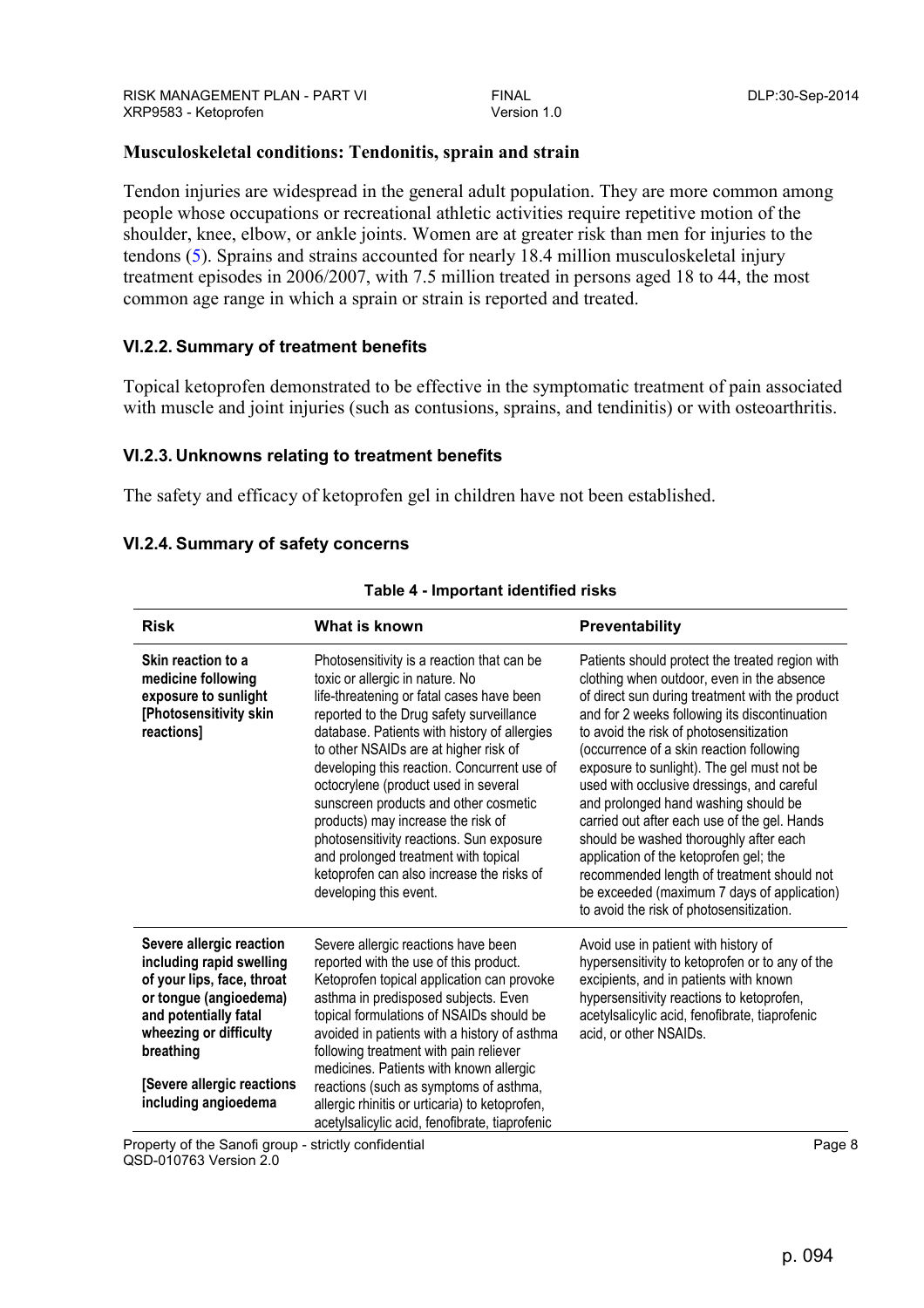| and anaphylactic shock]                                                                                   | acid, or other NSAIDs should not use<br>ketoprofen topical formulation.                                                                                                                                                                                               |                                                                                                                                     |
|-----------------------------------------------------------------------------------------------------------|-----------------------------------------------------------------------------------------------------------------------------------------------------------------------------------------------------------------------------------------------------------------------|-------------------------------------------------------------------------------------------------------------------------------------|
| Aggravation of a pre-<br>existing renal failure<br>[Worsening of pre-<br>existing renal<br>insufficiency] | Renal impairment is a reaction seen within<br>the group of NSAIDs. Isolated cases of<br>severe systemic adverse reactions<br>including impairment of the renal function<br>have been reported also with the use of<br>topical ketoprofen.                             | In patients with renal impairment, caution is<br>required since the use of NSAIDs may result<br>in deterioration of renal function. |
| Risk of congenital<br>anomalies for babies<br>[Teratogenicity<br>(fetal/neonatal toxicity)]               | This is a reaction seen within the same<br>group of NSAIDs. Risk of fetal toxicities, risk<br>of prolonged duration of bleeding for mother<br>and neonate. May result in fetal toxicities,<br>and may result in sequelae such as<br>cardiopulmonary and renal issues. | Prevent the use during the third trimester of<br>pregnancy.                                                                         |

NSAIDs – Non-Steroidal Anti-inflammatory Drugs

| Table 5 - Missing Information                        |                                                                                                                                           |  |
|------------------------------------------------------|-------------------------------------------------------------------------------------------------------------------------------------------|--|
| <b>Risk</b>                                          | What is known                                                                                                                             |  |
| Limited information on use in<br>breastfeeding women | No data is available on excretion of ketoprofen in human milk, therefore topical<br>ketoprofen is not recommended in nursing mothers.     |  |
| [Use during lactation]                               |                                                                                                                                           |  |
| Limited information on use in<br>children            | Topical ketoprofen is not recommended in children since its safety and efficacy<br>has not been established in this category of patients. |  |
| [Use in children]                                    |                                                                                                                                           |  |

#### **Table 5 - Missing information**

# **VI.2.5. Summary of additional risk minimization measures by safety concern**

All medicines have a SmPC which provides physicians pharmacists and other healthcare professionals with details on how to use the medicine, the risks and recommendations for minimizing them. An abbreviated version of this in lay language is provided in the form of the package leaflet (PL). The measures in these documents are known as routine risk minimization measures.

In addition, ketoprofen has special conditions and restrictions for its safe and effective use (additional risk minimization measures). Full details on these conditions and the key elements of any educational material can be found in Annex II of the product information which is published in the Human MRIndex of the head of medicines agency website and relevant national competent authorities websites; how they are implemented in each country however will depend upon agreement between the manufacturer and the national authorities. These additional risk minimization measures are for the following risk: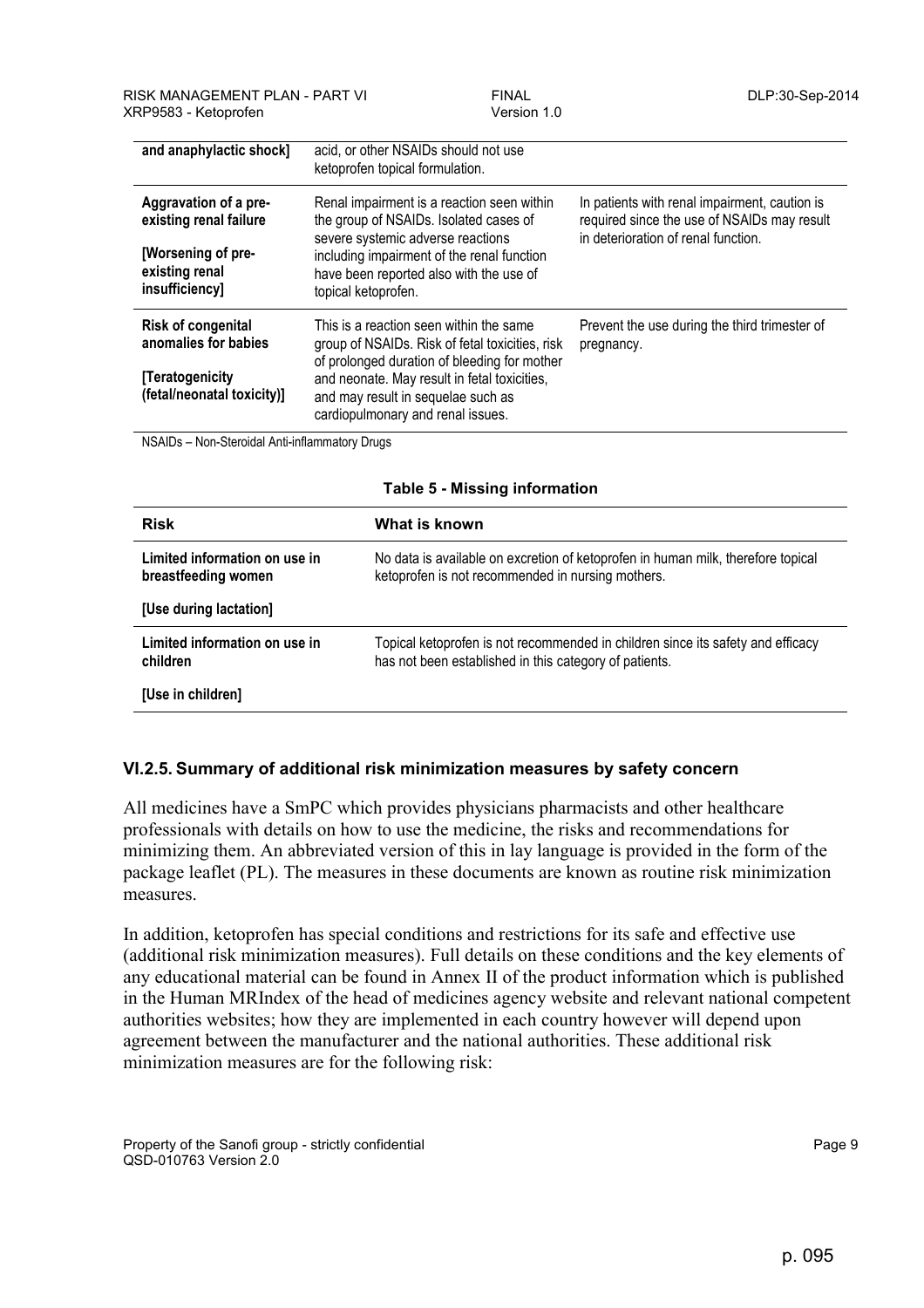| <b>Photosensitivity skin reactions</b> |                                                                                                                             |  |  |
|----------------------------------------|-----------------------------------------------------------------------------------------------------------------------------|--|--|
| Risk minimization measure              | Risk communication around risk of photosensitivity skin reactions via a yearly<br>DHPC dispatched before the summer period. |  |  |
| Objective and rationale                | To maintain the awareness of the healthcare professionals concerning the risk of<br>photosensitivity skin reaction.         |  |  |
| Main additional risk minimization      | <b>DHPC</b>                                                                                                                 |  |  |
| measures (key points)                  | Optional additional tools to be decided at the country level if suitable, such as:                                          |  |  |
|                                        | Target communication to learned societies or in scientific journals.<br>• Prescribers checklist.                            |  |  |
|                                        | • Patient information provided through pharmacists and published on NCA<br>website.                                         |  |  |

#### **Table 6 - Summary of additional risk minimization activities by safety concern**

DHPC - Direct Healthcare Professional Communication; NCA – National Competent Authority.

### **VI.2.6. Planned post authorization development plan**

| Study/activity type,<br>tittle and category<br>$(1-3)$                                                       | <b>Objectives</b>                                                                                                                                                                                                                                                                                                                        | <b>Safety</b><br>concerns<br>addressed | <b>Status</b>                                                                  | Date for<br>submission of<br>interim or final<br>reports |
|--------------------------------------------------------------------------------------------------------------|------------------------------------------------------------------------------------------------------------------------------------------------------------------------------------------------------------------------------------------------------------------------------------------------------------------------------------------|----------------------------------------|--------------------------------------------------------------------------------|----------------------------------------------------------|
| Joint PASS with a first<br>phase (Pilot study) to<br>evaluate the feasibility of<br>the PASS<br>(Category 3) | Pilot Study:<br>To assess the prevalence<br>of exposure to topical<br>NSAIDs in a sample of<br>hospital control.<br>To develop diagnostic<br>criteria for severe<br>photosensitivity.<br>To obtain estimates of the<br>$\bullet$<br>incidence of severe<br>photosensitivity leading to<br>hospitalization in selected<br>sampling areas. | Photosensitivity<br>skin reactions     | Completed                                                                      | Nov-2013                                                 |
|                                                                                                              | PASS:<br>To evaluate the risk of<br>severe photosensitivity<br>reactions leading to<br>hospitalization in<br>association with the use of<br>topical ketoprofen.<br>To estimate the crude<br>incidence of severe<br>photosensitivity reactions<br>leading to hospitalization.<br>To evaluate management                                   |                                        | Not started<br>because not<br>feasible<br>according to pilot<br>study results. | Not applicable                                           |

| Table 7 - List of studies in post-authorization development plan |  |  |
|------------------------------------------------------------------|--|--|
|------------------------------------------------------------------|--|--|

Property of the Sanofi group - strictly confidential **Property and COV** Page 10 QSD-010763 Version 2.0